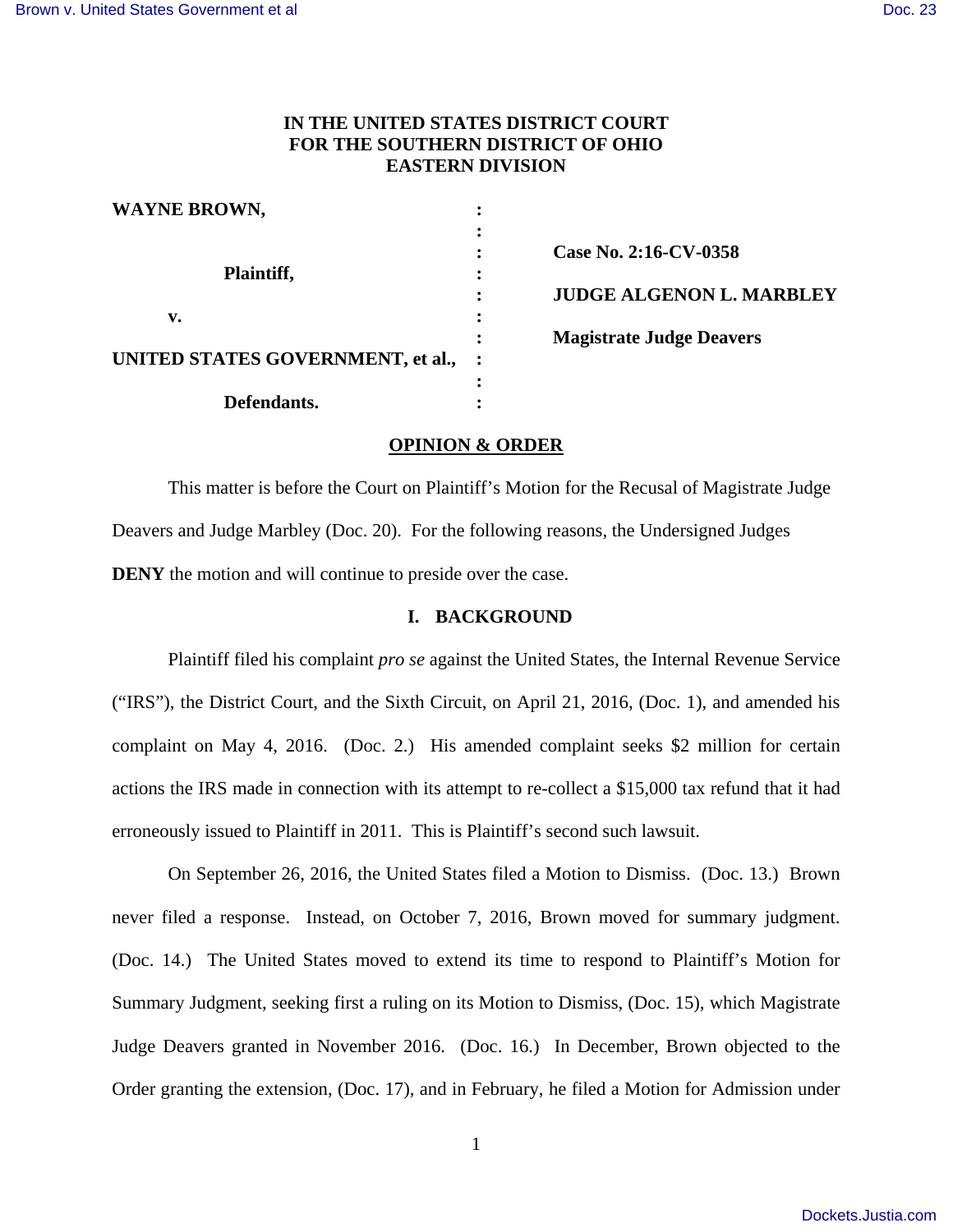Federal Rule of Civil Procedure 36. (Doc. 18.) Magistrate Judge Deavers struck his Motion for Admission for failure to comply with the Federal Rules of Civil Procedure. (Doc. 19.)

Eight days later, Brown filed his Motion for Recusal (Doc. 20), arguing that Judge Deavers and this Court are "bias [sic] against [him] and partial to the Federal United States and its agencies[.]" (Doc. 20 at 1.) The grounds for this alleged bias appear to be what Brown terms "misinterpretations of the law:" (1) Magistrate Judge Deavers struck his Motion for Admission (Doc. 20 at 2-3); (2) Both judges are "trying everything to stop [him] from presenting documentation that [he] received from the IRS to show proof of [his case]" (*id.* at 4); (3) Magistrate Judge Deavers granted the government's Motion for Extension of Time to respond to Brown's Motion for Summary Judgment (*id.*); and Judge Marbley "dragging this case out just to delay the determination to [sic] this action."<sup>1</sup> (*id.*)

### **II. LEGAL STANDARD**

The principal statute used for determining whether a judge should recuse himself or herself is 28 U.S.C.  $\S 455$ .<sup>2</sup> Under 28 U.S.C.  $\S 455$ , a judge must recuse "in any proceeding in which his impartiality might be reasonably questioned" or "[w]here he has a personal bias or prejudice concerning a party." 28 U.S.C. §§ 455(a), (b)(1). The inquiry is not based on a party's subjective view; rather, the statute "imposes an objective standard: a judge must disqualify himself where a reasonable person with knowledge of all the facts would conclude that the judge's impartiality might reasonably be questioned." *Burley v. Gagacki*, 834 F.3d 606, 615-16 (6th Cir. 2016) (citations and quotations omitted). The party seeking recusal under these statutory provisions bears the burden of justifying disqualification. *Id.* at 616.

-

<sup>&</sup>lt;sup>1</sup> We do not address Brown's allegations against Judge Watson or the Sixth Circuit judges involved in the related case Brown filed in 2014 because these allegations are not relevant to Brown's Motion for the recusal of Magistrate Judge Deavers and this Court.

 $228$  U.S.C. § 144 also addresses recusal of district court judges, but requires "a timely and sufficient affidavit," which Brown did not file.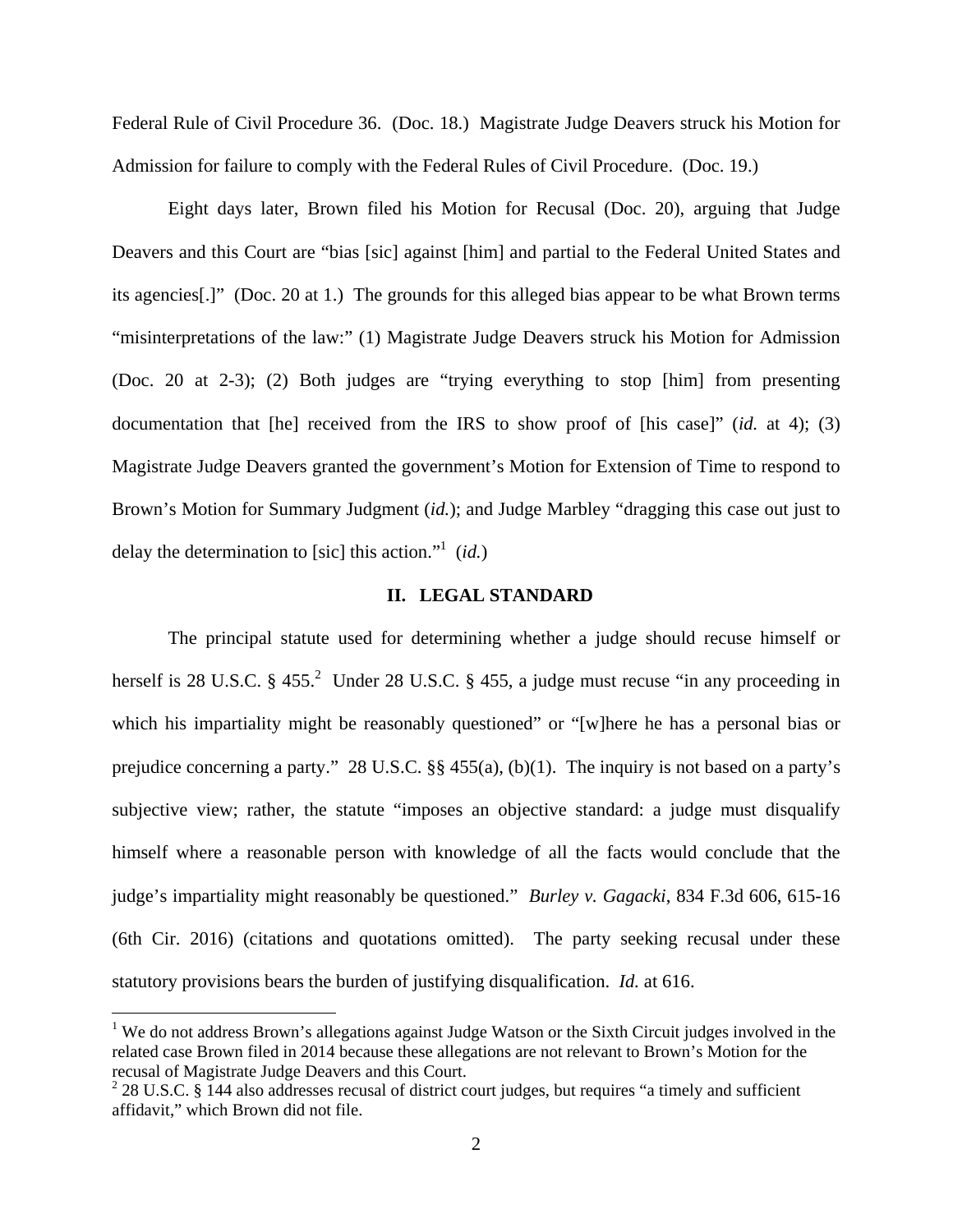#### **III. ANALYSIS**

Brown seeks judicial qualification based on his disagreement with the Courts' decisions to strike his Motion for Admission and delay briefing on his Motion for Summary Judgment until after adjudication of the government's Motion to Dismiss. (Docs. 17, 20.) He attributes intent to these actions, calling Magistrate Judge Deavers "incompetent or corrupt," (Doc. 20 at 2), accusing both Courts of "conspiring with the IRS to defraud me and to deny me due process," (*id.* at 3, 4), of "trying everything" to prevent him from going to trial, and accusing Judge Marbley of "dragging this case out just to delay the determination to this action." (*Id.* at 4.)

#### **A. Brown Has Not Shown Actual Bias or Prejudice Requiring Recusal.**

 Brown's recusal motion fails under 28 U.S.C. § 455(b)(1) because he has not shown actual bias or prejudice on either Court's behalf that would require judicial disqualification. To warrant recusal under this provision, "the moving party must demonstrate prejudice by the judge, and the judge's prejudice must be personal or extrajudicial." *See United States v. Sypher*, 684 F.3d 622, 628 (6th Cir. 2012). Conclusory allegations, standing alone, do not justify the extreme remedy of recusal. *Id.* Indeed, the Sixth Circuit—following the Supreme Court's lead—has held that a trial judge's alleged misconduct "may be characterized as bias or prejudice only if it is so extreme as to display clear inability to render fair judgment." *Lyell v. Renico*, 470 F.3d 1177, 1186 (6th Cir. 2006) (quoting *Liteky v. United States*, 510 U.S. 540, 551 (1994)), *abrogated on other grounds as recognized in English v. Berghuis*, 529 F. App'x 734, 744-45 (6th Cir. 2013). In other words, to justify recusal, the judge's misconduct must be "so extreme . . . that it display[s] a deep-seated favoritism or antagonism that would make fair judgment impossible." *Id.* (quoting *Liteky*, 510 U.S. at 555).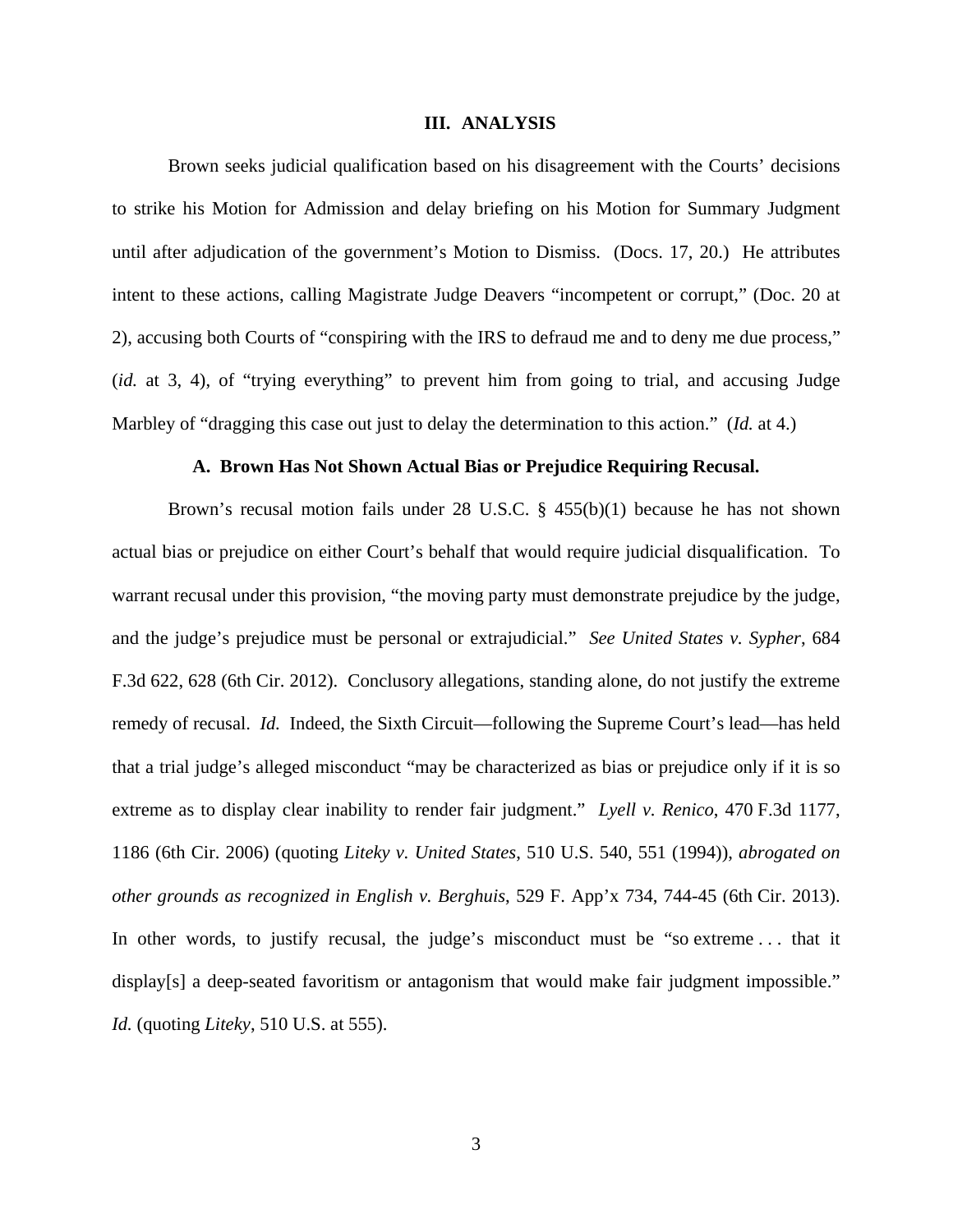Here, all of the actions Brown complains of are judicial in nature. Despite conclusory language about bias and prejudice, Brown seeks disqualification because the Courts have ruled against him. These rulings are neither personal nor incorrect, and they do not evidence a "conspiracy to defraud" or a desire to "drag the case out." The Order striking Brown's Motion for Admission does not, as Brown stated, "deny[ ] [him] any request for admission under Rule 36." (Doc. 20 at 2.) Rather, it informs him that requests for admission, like other discovery, are not filed with the Court, but that this fact does not render them ineffective. (Doc. 19.) The Order granting Defendant's motion for extension of time to respond to Plaintiff's Motion for Summary Judgment does not evidence a conspiracy to defraud, or an effort to drag the case out. (Doc. 16.) In fact, deciding the government's motion to dismiss before Brown's motion for summary judgment is the most expedient way to handle Brown's case because it saves the resources of all parties involved.

Neither of these actions, nor Brown's conclusory statements regarding conspiracy and corruption, require the extreme remedy of recusal. *See Sypher*, 684 F.3d at 628 (rejecting recusal bid where appellant "has done nothing more than make conclusory allegations to support her claim that the district court was biased against her").

#### **B. Brown Has Not Shown an Appearance of Partiality Requiring Recusal.**

 Brown's recusal motion fails under 28 U.S.C. § 455(a) because he has not shown an appearance of partiality requiring judicial disqualification. Here again, Brown grounds his recusal argument on his own *subjective* interpretation of what the Court meant when it denied his motions. Subjective beliefs alone, of course, do not warrant recusal. *Burley*, 834 F.3d at 615-16. In this case, a "reasonable person" with knowledge of the plaintiffs' claims and all of the other facts simply would not conclude that the Court's impartiality might "reasonably" be questioned.